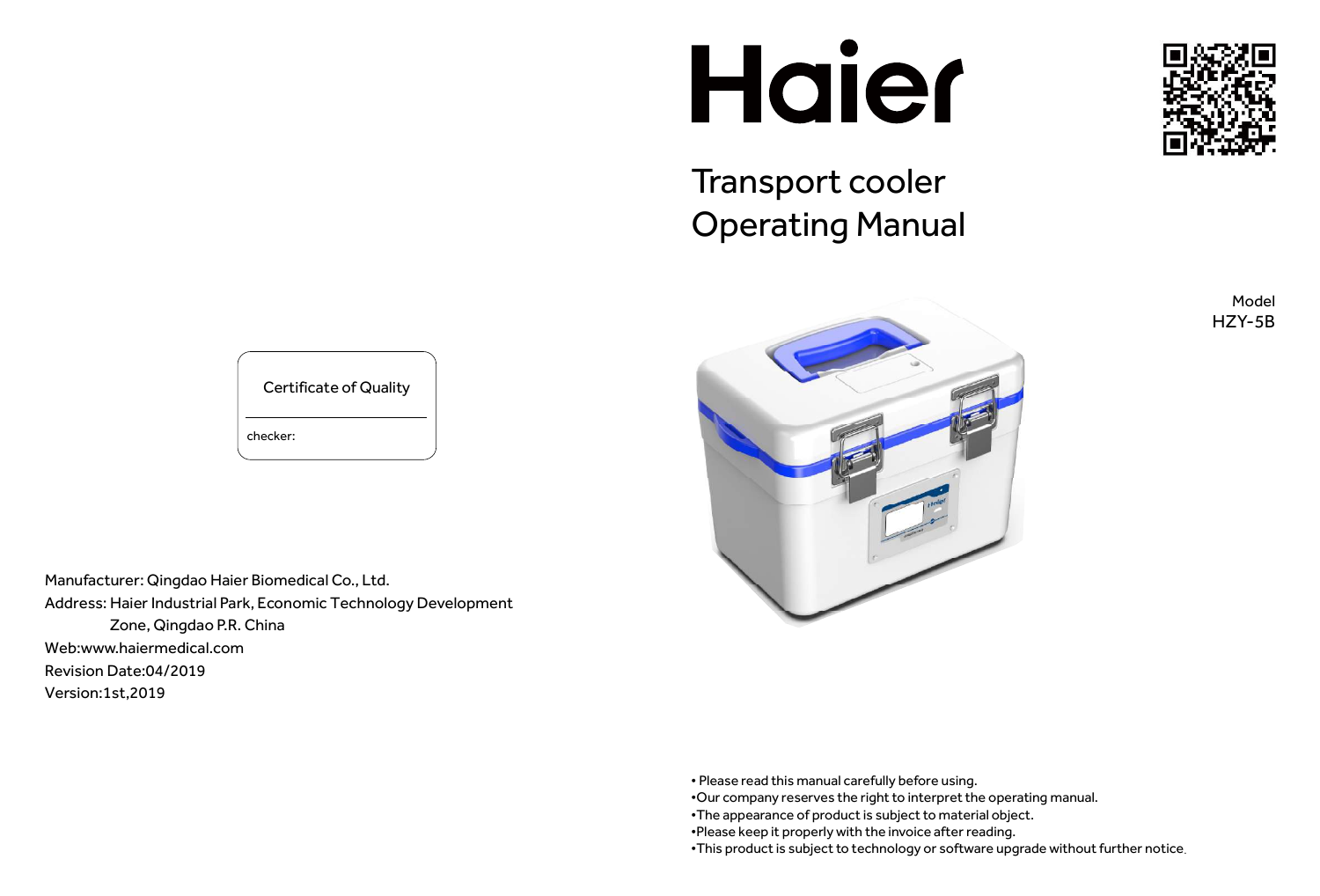# **Content**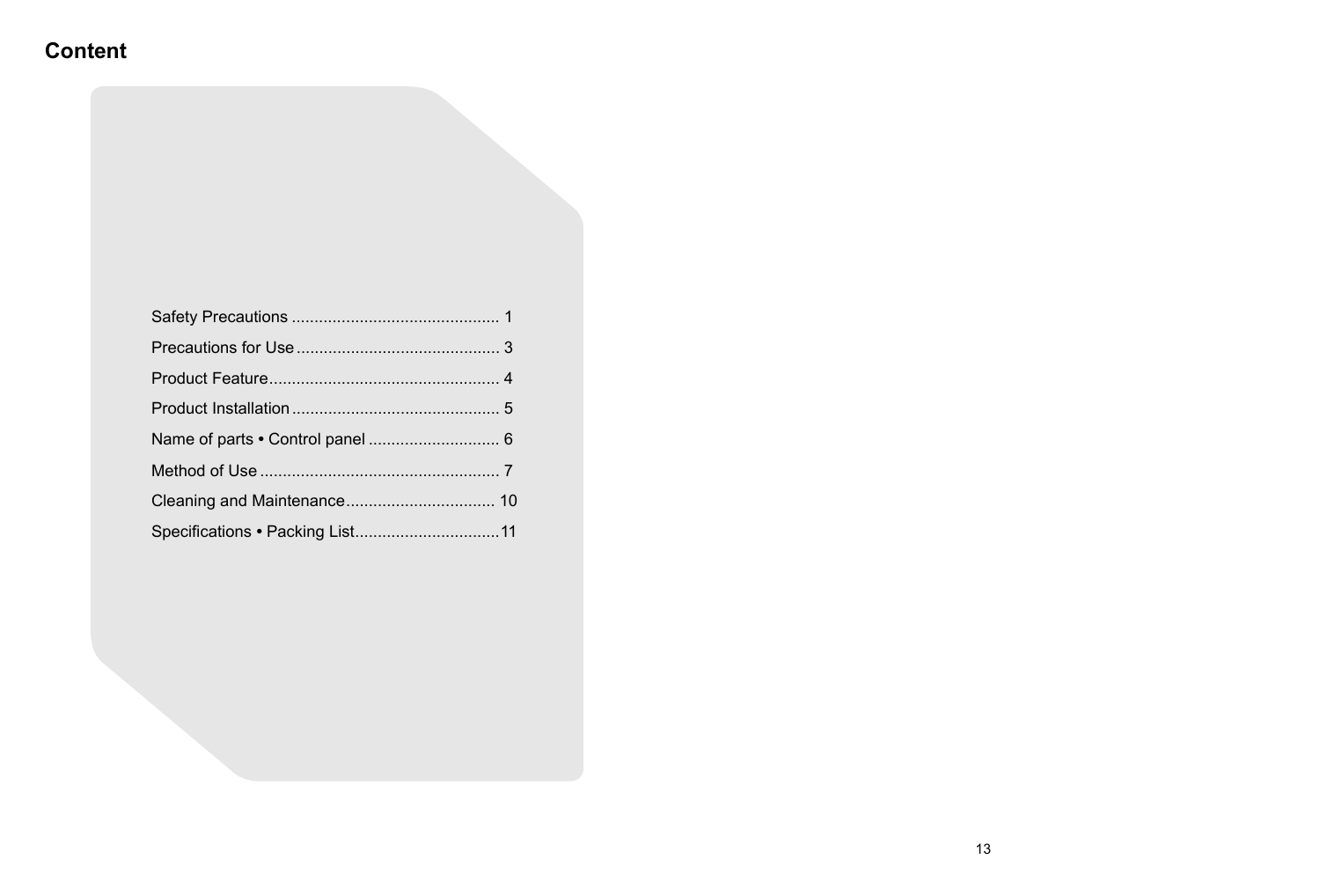# **Safety Precautions**

### Dear users:

Thank you for use of transport cooler. For your better understanding of this Operation Manual and use of this product, preventing occurrence of personal injury and article damage, please read the manual carefully and observe the contents marked with the following signs in this Operation Manual.



Do not use the transport box in the open air. When the refrigerator gets wet in the rainwater,

- Make sure to place the transport box firmly on a solid and flat ground. If the ground is not stable or it is not properly placed, it may cause overturn of the transport box or personal injury.
- $\boldsymbol{\Omega}$ leakage of electricity or electric shock may possibly be caused.
- Do not place the transport box in a damp site or a place where it may be vulnerable to sprayed water. Otherwise, leakage of electricity or electric shock may be caused due to degeneration of its insulation.
- Do not pour water onto the transport box in a direct inclined way. Otherwise, it may cause an  $\boldsymbol{\mathcal{O}}$ electric shock or a short circuit.
- Do not place any vessel containing water or any heavy object on the transport box. If the object falls off, it may possibly cause personal injury and the flowing water may degenerate the insulation and further cause leakage of electricity or electric shock.
- Do not contact any electric parts or any switches such as power plug and so forth with a wet hand. Otherwise, an electric shock may possibly be caused.
- Users must not remove, repair or refit the transport box by themselves. Otherwise, a fire or personal injury due to improper operation may possibly be caused.
- Make sure not to suck in medicine or suspended particles inside and surrounding the transport box in time of repair and maintenance. Otherwise, they may possibly bring hazard to your health.
- When storing toxic, hazardous or radioactive articles, please use the transport box in a safe zone. Improper use may possibly bring hazard to human health or environment.
- contains reusable materials and shall be disposed of properly not simply discarded with unclassified household waste. Appliances that are no longer to be used must be disposed of in a professional and appropriate manner in accordance with current local laws and regulations.
- Do not store corrosive articles such as acid, alkali etc. in the transport box. Otherwise, it may  $\mathbf{\Omega}$ cause damage to the internal components or electric parts of the transport box.

Under all conditions marked with  $\mathbb{Z}$ , it is necessary to refer to the documentation, so as to clarify the nature of potential risks and any countermeasures

Disposal of the discarded transport box shall be conducted by relevant persons. This equipment



Failure to observe the matters under the warning signs may cause serious casualty accident.

A Warning

Failure to observe the matters under the caution signs may cause casualties or freezer damage and associated property loss.

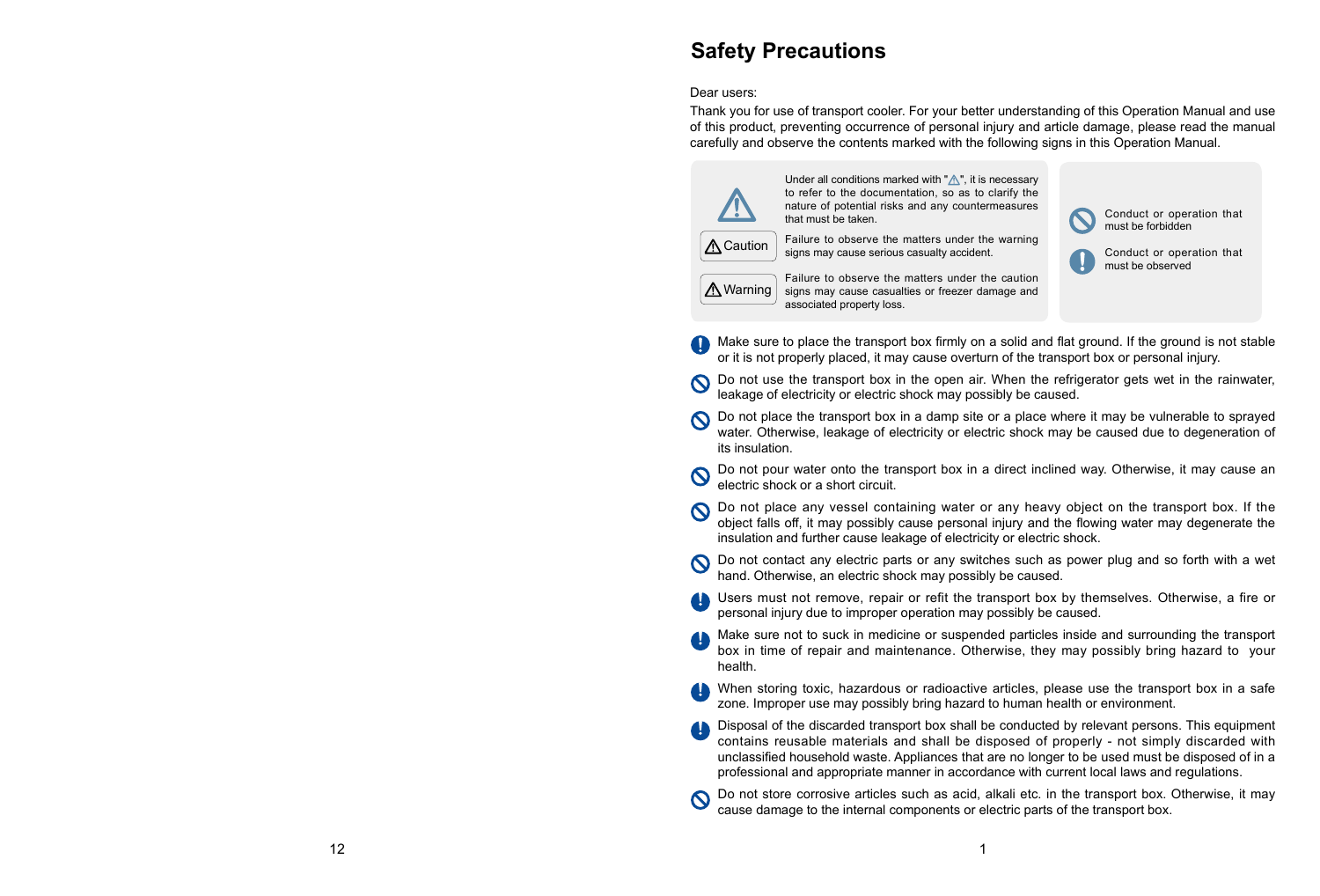### O Do not place the packing plastic bags at the locations where children can easily take as plastic bags may possibly cause occurrence of suffocation accident.

O Do not climb onto the transport box or place articles on it. Otherwise, personal injury or damage of transport box may be caused due to the overturn of the transport box.

Put on your gloves at time of maintenance so as not to bump the sharp edges or corners, which  $\left( \, \right)$ may result in personal injury.

When moving the transport box, please be careful not to trip over it, preventing damage to the Q transport box or casualties.

Do not use any electric appliance in the store-room of the transport box except for the types that  $\boldsymbol{O}$ the manufacturer recommended for use.

# **Specifications • Packing List**

Specifications

| HZY-5B |  |
|--------|--|
|        |  |
|        |  |
|        |  |
|        |  |
|        |  |
|        |  |

| Name                                                                                         | Transport cooler                                               |  |
|----------------------------------------------------------------------------------------------|----------------------------------------------------------------|--|
| Model                                                                                        | HZY-5B                                                         |  |
| Outside dimension<br>(Width x Depth × Height) (mm)                                           | 285×186×200                                                    |  |
| Inside dimension<br>(Width x Depth × Height) (mm)                                            | 220×118×126                                                    |  |
| Insulating material                                                                          | High-density foam                                              |  |
| Cooling mode                                                                                 | Passive cooling                                                |  |
| Casing/liner                                                                                 | <b>ABS/ABS</b>                                                 |  |
| Net weight                                                                                   | 1.9kg                                                          |  |
| Range of temperature during transport                                                        | $2^{\circ}$ C ~10 $^{\circ}$ C                                 |  |
| Temperature keeping time                                                                     | 3 hours (in case of 32°C environmental<br>temperature loading) |  |
| Rechargeable battery of collector                                                            | 3.6VDC Chargeable lithium battery                              |  |
| Electromagnetic lock battery                                                                 | 3.6VDC lithium battery                                         |  |
| Production date/Software release version                                                     | See bar code on the case body/V1                               |  |
| Expected service life                                                                        | 5 years                                                        |  |
| Letou Que compony pour ottopica te technological inpouction. Dreducto are qubicat to unavail |                                                                |  |

Note: Our company pays attention to technological innovation. Products are subject to upgrade without further notice.

**Packing list** 

| HZY-5B |
|--------|
|        |
|        |
|        |
|        |
|        |
|        |
|        |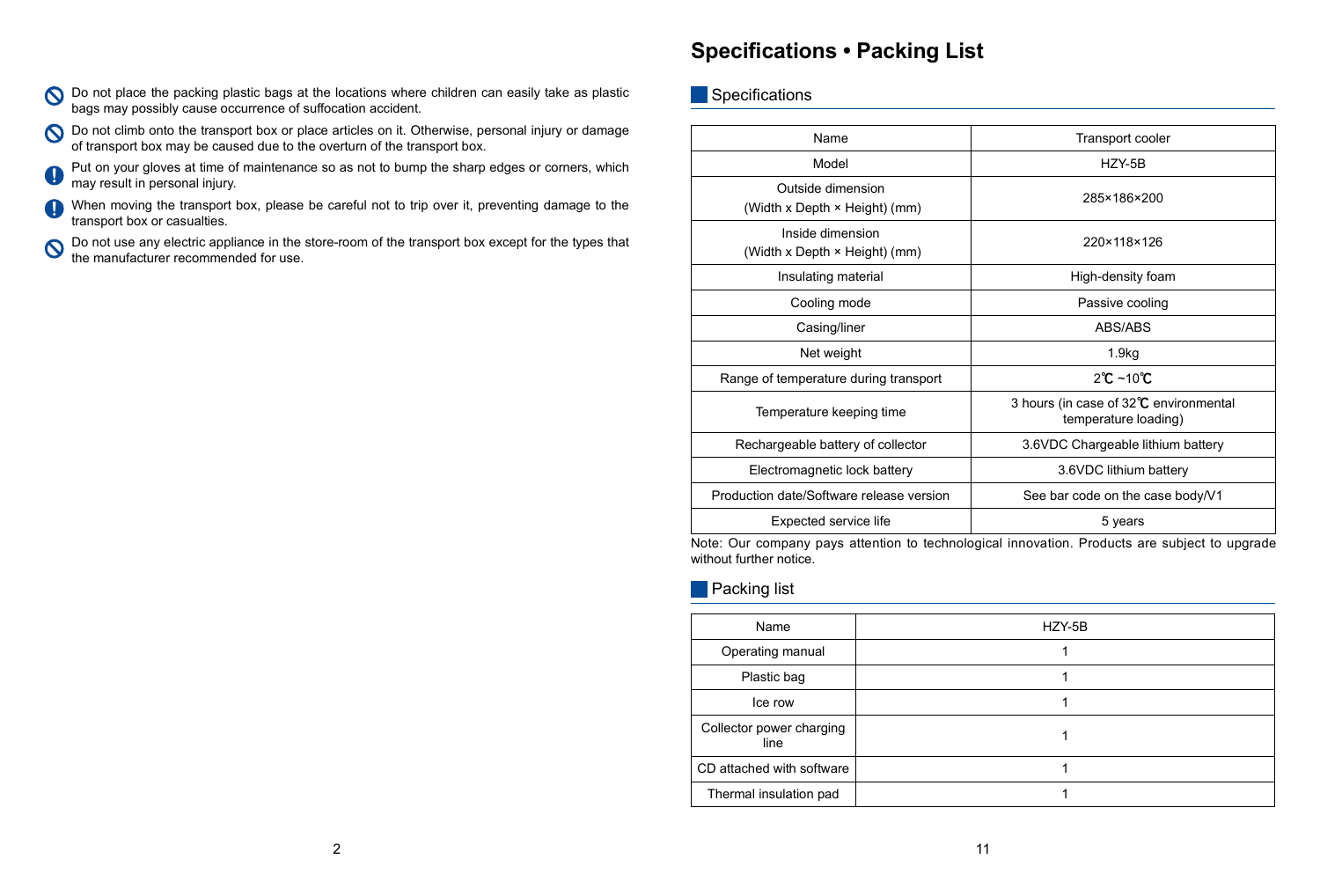# **Cleaning and Maintenance**

• In order to prevent an electric shock or casualties, please make sure to cut off the power of the transport box before conducting any repair to the transport box.

• Make sure not to inhale medicine or suspended particles around the storage box when maintaining the transport box. Otherwise, there may be health risk.

### Clean transport box

•Clean the transport box once a month. Regular cleaning can keep a completely new appearance of the transport box.

•Use a piece of dry cloth to wipe off the small amount of dust accumulated on the transport box's housing and inner chamber and all the accessories as well. If the transport box is very dirty, use a piece of cloth dipped with mild detergent to clean off the dirt, then use a piece of wet cloth to wipe the residual detergent, and wipe it with a dry piece of cloth.

•Remove the fixing screw of the battery cover at the top of the box and remove the battery protection cover.

•Do not pour water onto the transport box enclosure or into the transport box. Otherwise, damage to electrical insulation may result in faults.

•The compressor and other machinery parts are in completely sealed state, so there is no need to lubricate them.

### Stop using transport box

•Power off the transport box if it will be out of service for a long time.

•Open the door of the transport box and thoroughly clean the transport box.

•After the transport box is aired, close the door of the box and put the plastic bag on it for sealing storage.

### Replace the battery of electromagnetic lock

•Unplug the connection plug between the battery and the electromagnetic lock.

•Take out the battery, replace the same type of battery, and assemble according to the above method.

•When replacing the battery, use the battery of the same model. Otherwise, it may cause power leakage or burning down the equipment.





# **Precautions for Use**

1.Structure and composition: The product consists of thermostatic box body, data recording system, electromagnetic lock, ice row and so on.

2.When the transport box is restarted after it has not been used for a long time, the battery power level may be low:

a. Li-ion batteries are used in electromagnetic lock. Electromagnetic lock cannot be used in case of low battery capacity. The top battery protection cover shall be disassembled and the battery in it shall be replaced.

b. GPRS collector has built-in lithium battery. If black screen occur, it means that the battery is low in power. Plug the power cord into the front charging port for charging until the battery power indicator indicates fullness. If "off" is displayed on the screen, it can be directly turned on for use.

3.Use the diluted neutral detergent to clean the refrigerator. Do not use brushes, acid, gasoline, soap powder, polishing powder or hot water to clean the transport box as the above-mentioned materials may damage the painting surface as well as the plastic and rubber parts and components. Take particular care not to use volatile solvent such as gasoline to wipe plastic and rubber parts and components.

4.When the transport box is not to be used for a long time, the temperature collector shall be turned off.

5.Precooling methods

a. The transport box and the ice row are put into the lower layer partitioned chamber of the refrigerator at 2℃ -6℃ for precooling for a long time.

b.Remove the ice row separately from the box and refrigerate them in the refrigerator at -18℃ ~-10℃ for  $2 \sim 3$  hours. Before loading the frozen ice row into the transport box, it shall be put in the room temperature environment for 5~10 minutes, and the upper part of the articles shall be covered with two layers of heat insulation pads to prevent the articles from directly touching the ice row and causing damage to the articles.

6.The temperature probe of the GPRS collector can be placed on the surface of the goods when it is necessary to monitor the temperature of the goods in the box in real time.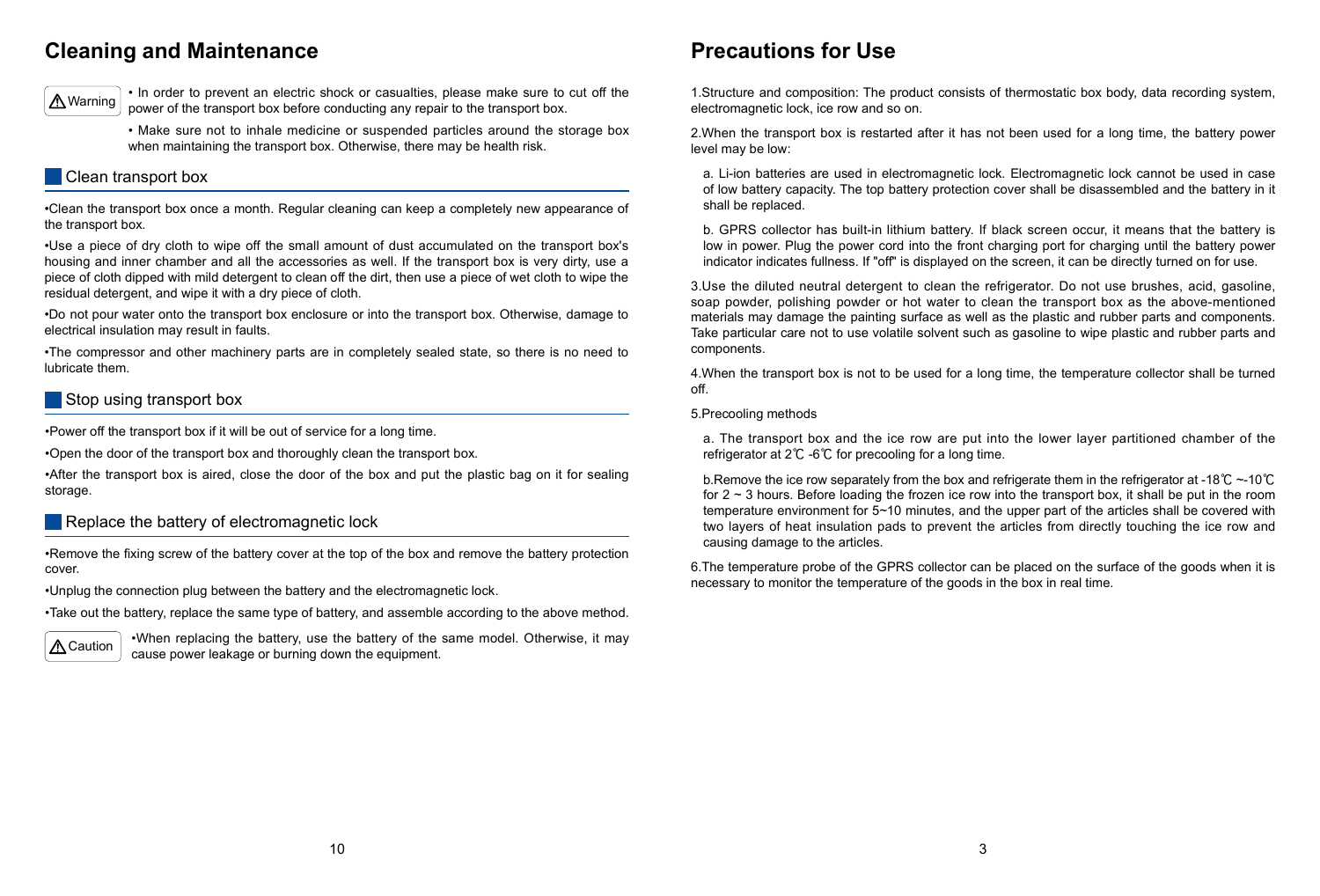Main use: The temperature inside the box is controlled within a certain range by means of builtin ice row to transport biological products such as blood, drugs, specimens and reagents, and the temperature data and other information are uploaded to the cloud platform to realize the supervision of temperature data.

### 1.Temperature control

•In the process of transport, the temperature in the box can remain 2-10℃ .

•Inside temperature display, signal status display, alarm information, battery power display, time display, and backlight display, with the display accuracy of 0.1℃ .

• The box body is made of ABS, which is light and easy to carry. The liner is made of ABS and filled with high-density foam material to enhance the thermal insulation performance.

### 2.Safety System

• Two kinds of alarm reminders: Over-temperature alarm, low battery alarm

The above functions are not available for all models. The specific functions are subject to the **equipment you purchase.**

• It features double lock design of electromagnetic lock and mechanical lock. After authorization from background software , the code of electromagnetic lock can be scanned to unlock, thus improving the safety guarantee of goods stored in the box.

3.Refrigeration System

Passive refrigeration. The size of the refrigerator is suitable for pre-cooling by putting articles into the partitioned chamber of the refrigerator.

Remove the fixing screw from the four corners of the data collector. Open the back cover at the back of data collector and load the China Mobile/Unicom SIM card. It can then automatically connect to Haier cloud platform to realize data uploading.

5. Software parameters configuration

Download configuration software from accessory CD, you can adjust the collector working parameters and alarm information according to the configuration tool operation manual.

4.Smart Management

- By SIM card (China Mobile/ Unicom) with opening GPRS function, data can be uploaded to Haier cloud platform.
- Supporting printing connected with portable printer GF-P1.

**Due to product improvements, Haier thermostatic transport box you received may be not exactly the same as the instructions on the operating manual. We sincerely apologize for any inconvenience. Content of the user's manual is subject to alternation without further notice.**

# **Product Feature**

3.Alarm indicator

Red light flashing -- over temperature alarm; red light constantly bright -- Low power level alarm

Green light flicker -- fast flicker frequency means trying to upload data. When data upload is stable, green light's flicker frequency will slow down. Turn off the uploading data and green light will not flicker.

### 4.Data uploading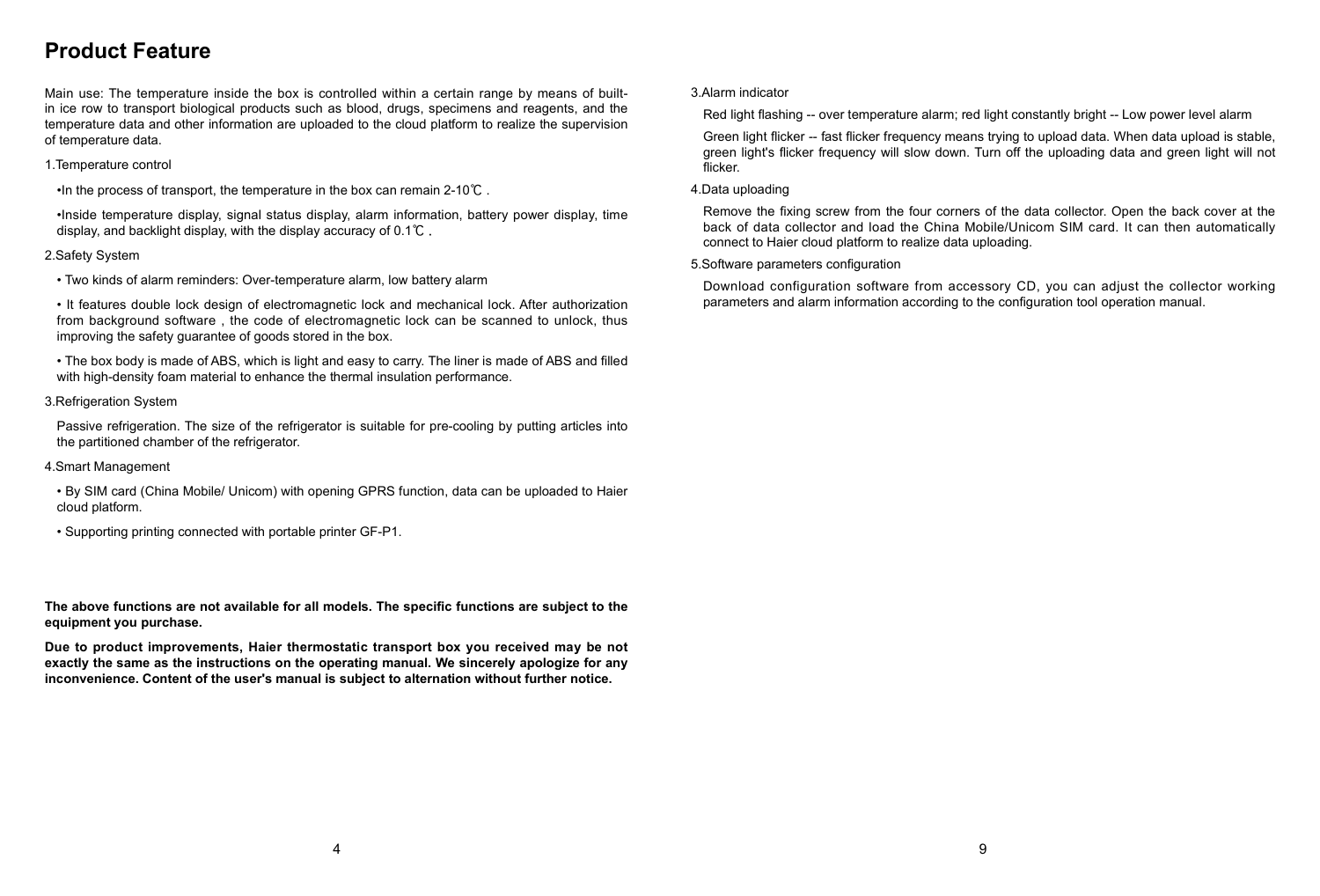1.Key display status and function description

Signal bar: indicates the signal strength of the current area (the signal bar can be displayed as long as the network is unblocked);

"G" is the sign of uploading. In case there is "G" display, it means it has been opened.

Battery power lever: three column means full battery, if there is no display in the middle, it means that there is no power. At the same time, the red light of the device will be on, indicating that it needs to be charged.

a. Long press for 3 seconds to turn on/off the device. When the device is turned off, the stored data can still be printed by the printer or historical data can be downloaded. However, the historical data will be cleared after the equipment is restarted.

b. Press twice, the display shows "P\_1N" and prints the historical data inside the device.

- Clock symbol: This symbol is displayed when the recording function is turned on.
- 88:88 displays the current device time.
- 88.8.8 is the data display window.
- ℃ is the symbol for temperature;

The pre-charging socket can realize the functions of local configuration, printer connection and equipment charging. (1) After connecting it to computers, the user can realize the configuration of internal parameters of instruments by using GPRS configuration tools. (2) Connect the charger to charge the instrument. The charging indicator does not flash when the power is off. (3) Connect it to portable printer to print historical data.

2.Key usage

"GO" key

"UP" key

a. Press it and cancel the buzzer alarm.

In the case of overtemperature, the buzzer will ring. Press the "UP" key, and the sound will be eliminated.

b. Long press 3 seconds to turn on/off the data uploading function.

Long press the key for 3 seconds. You will hear "beep". If the "G" on the interface disappears, the data uploading function will be turned off. However, the device will record the data. After the device is started again by pressing the button for 3 seconds, the previously recorded data will be supplementarily uploaded to the cloud platform.

Another: In case there is no data uploading, the collector is used as a thermograph, and the internal battery can be used for one month.

Note: When "GO" or "UP" key is pressed, the buzzer will ring once.

### GPRS data collector

## **Product Installation**

### **Installation environment**

•Environmental temperature: 10 to 28 ℃ . Air conditioning system shall be used when necessary.

•Ambient humidity: below 85% RH.

•Avoid large quantities of dust.

•Avoid mechanical sway or vibration.

•The altitude of transport box's working position: lower than 2000m.

•As the transport box is sensitive to the environmental temperature, the transport box cannot operate normally if it is installed in an environment other than the abovementioned environment. Please use it after improving the environment.

•It is prohibited to install the transport box in an open-air environment. When the transport box gets wet in the rainwater, leakage of electricity or electric shock accidents may possibly be caused.

### **Installation site**

For normal operation and optimum performance level of the transport box, its installation place shall conform to the following conditions:

•It cannot be installed in a narrow, small, and airtight space. It shall at least be guaranteed that the product can be moved in/out normally so as to avoid any maintenance difficulty and failure. The failure of in-time repair may cause damage to the stored articles.

•The ground at the installation place shall be solid and flat.

•The place shall be well-ventilated without exposure to direct sunshine.

•It shall be away from the radiated area. Avoid the use of radiation-sensitive devices at its periphery.

### **Pre-use preparation**

- 1. Take down all the packing material and packing straps Take down all the packing material and packing straps used for transportation.
- 2. Check the accessories delivered with the product

Please check the articles inside the packing box as per the packing list, and contact the after-sale service in time in case of any discrepancy.

3. Placement conditions

Select the appropriate distance according to the space size.

4. Ice row pre-cooling

Before use, open the electromagnetic lock, take out the ice row in the transport box, and pre-cool it for 2-3 hours in the refrigerator at -18℃ ~-10℃ .Before the pre-cooled ice row is loaded into the transport box, the ice row must be placed in the environment temperature for 5 to 10 minutes in advance. Otherwise, the surface temperature of the ice row may be too low and the articles may be damaged.

5. Observation

After leveling and cleaning the machine body, put in the precooled Ice row to ensure the normal operation of the transport box.